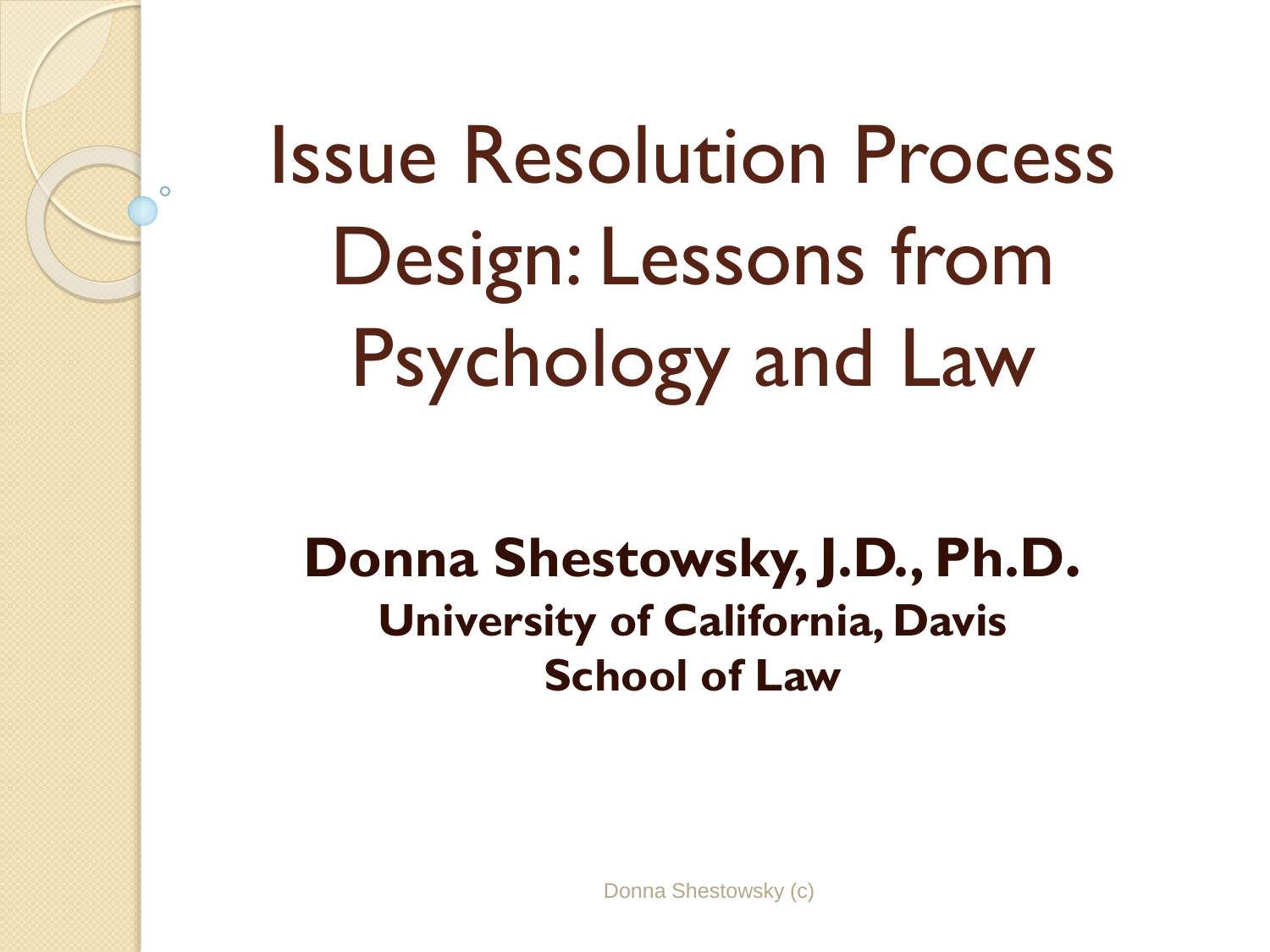### **Overview**

1. Review of research on psychology and law that helps to answer the following important questions:

a. what makes procedures attractive to *potential* users? b. what makes *actual* users give high satisfaction ratings to procedures after they have experienced them?

- *c. why* it is important to take such research findings into account when designing procedures?
- 2. Ideas for encouraging users to evaluate procedures for program improvement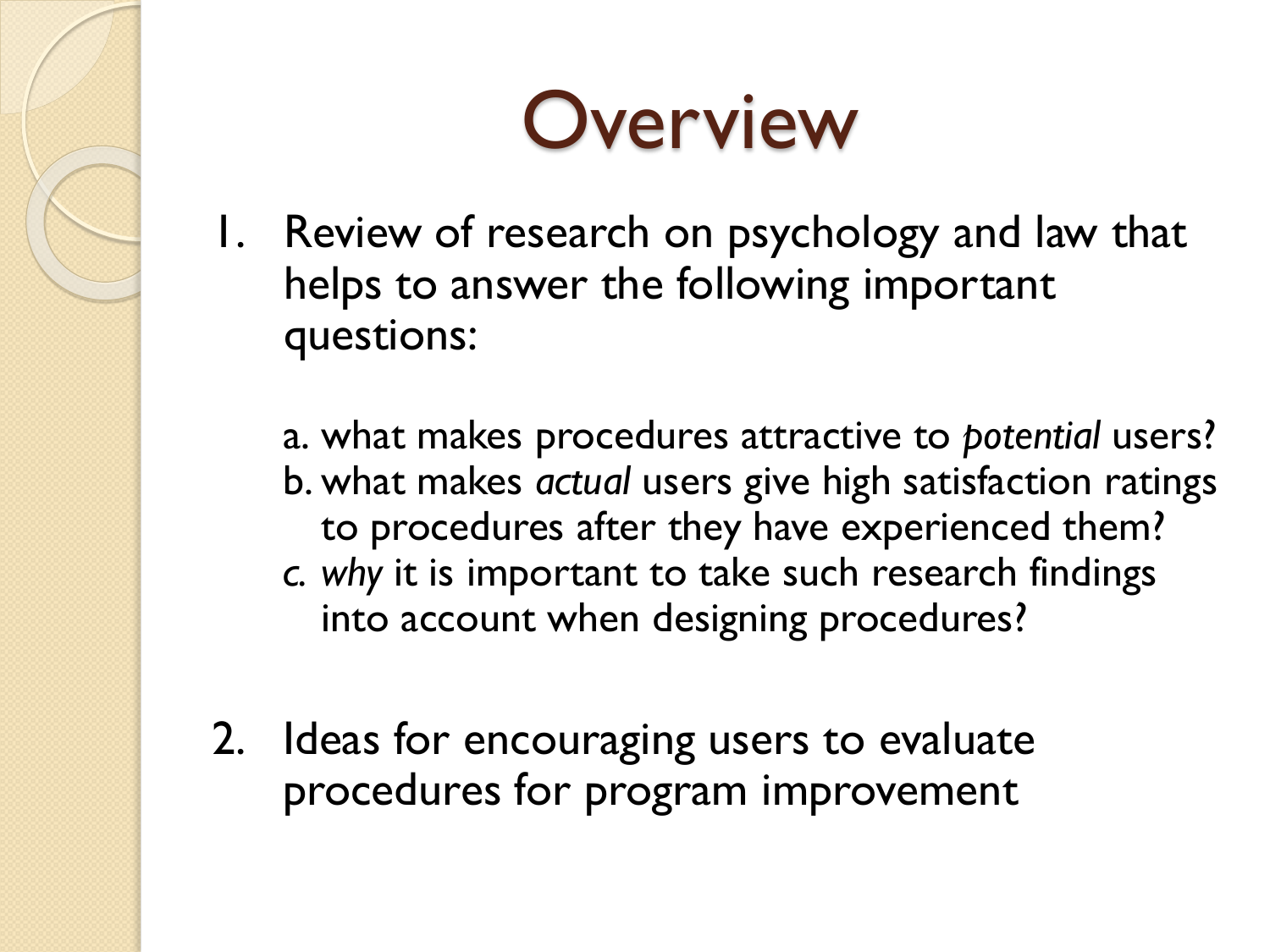# **Terminology**

- "Aggrieved party" = someone with an issue, complaint or grievance about another party (e.g., person, organization, government)
- "Laypeople" = members of the general public (including aggrieved parties)
- $\bullet$  "Organization" = government agency or business
- $\bullet$  "Conflict" = what motivates an aggrieved party to file a complaint or voice an issue or grievance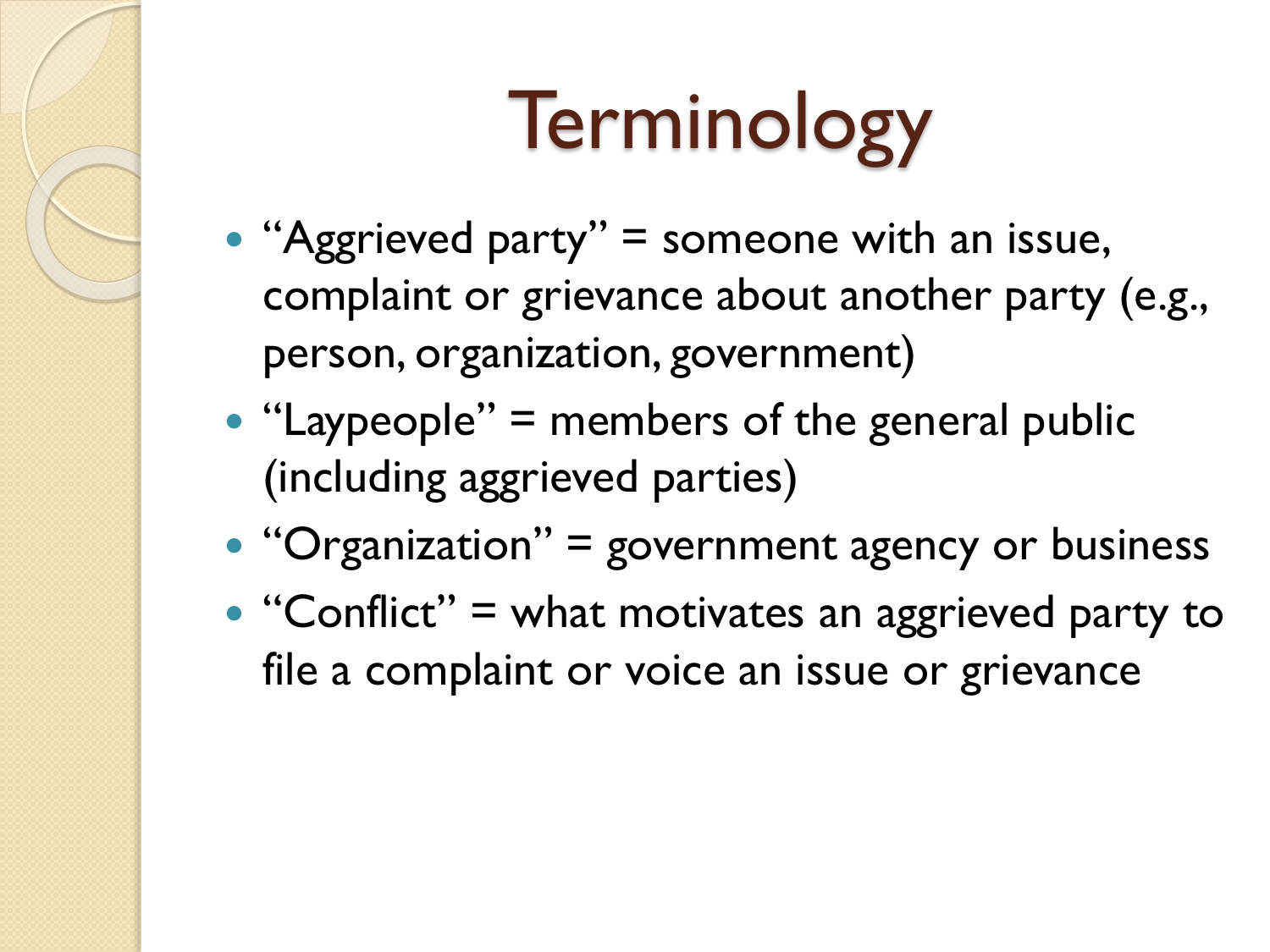## What Makes Procedures Attractive to Potential Users?

Aggrieved parties tend to evaluate procedures based on how they allocate control between themselves and third-parties

- **Process:** 
	- They like the idea of having a third party manage the process of resolving the conflict
	- They want to be present during the resolution process
	- They do not want to talk directly to the person they are in conflict with, unless a third party is present
		- Ideally, they want someone to advocate for them (e.g., lawyer or representative)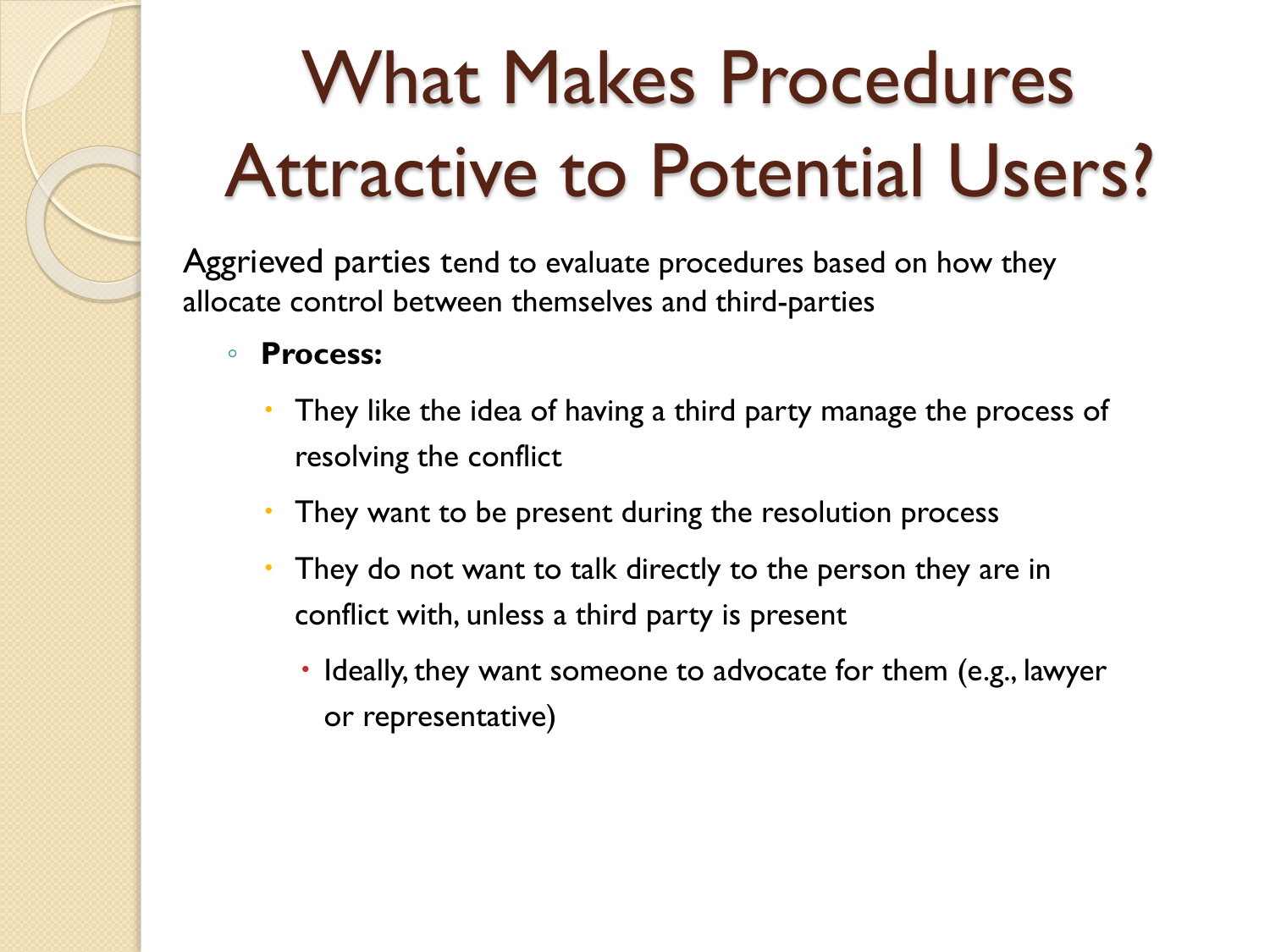## What Makes Procedures Attractive to Potential Users?

- **Outcome:** having veto power over a third-party suggestion is the most decision control they want
	- they are indifferent between this type of control and giving full decisionmaking authority to third parties
- **Rules**: prefer formal substantive rules rather than rules that a third party would devise or ones that the conflicting parties would choose on their own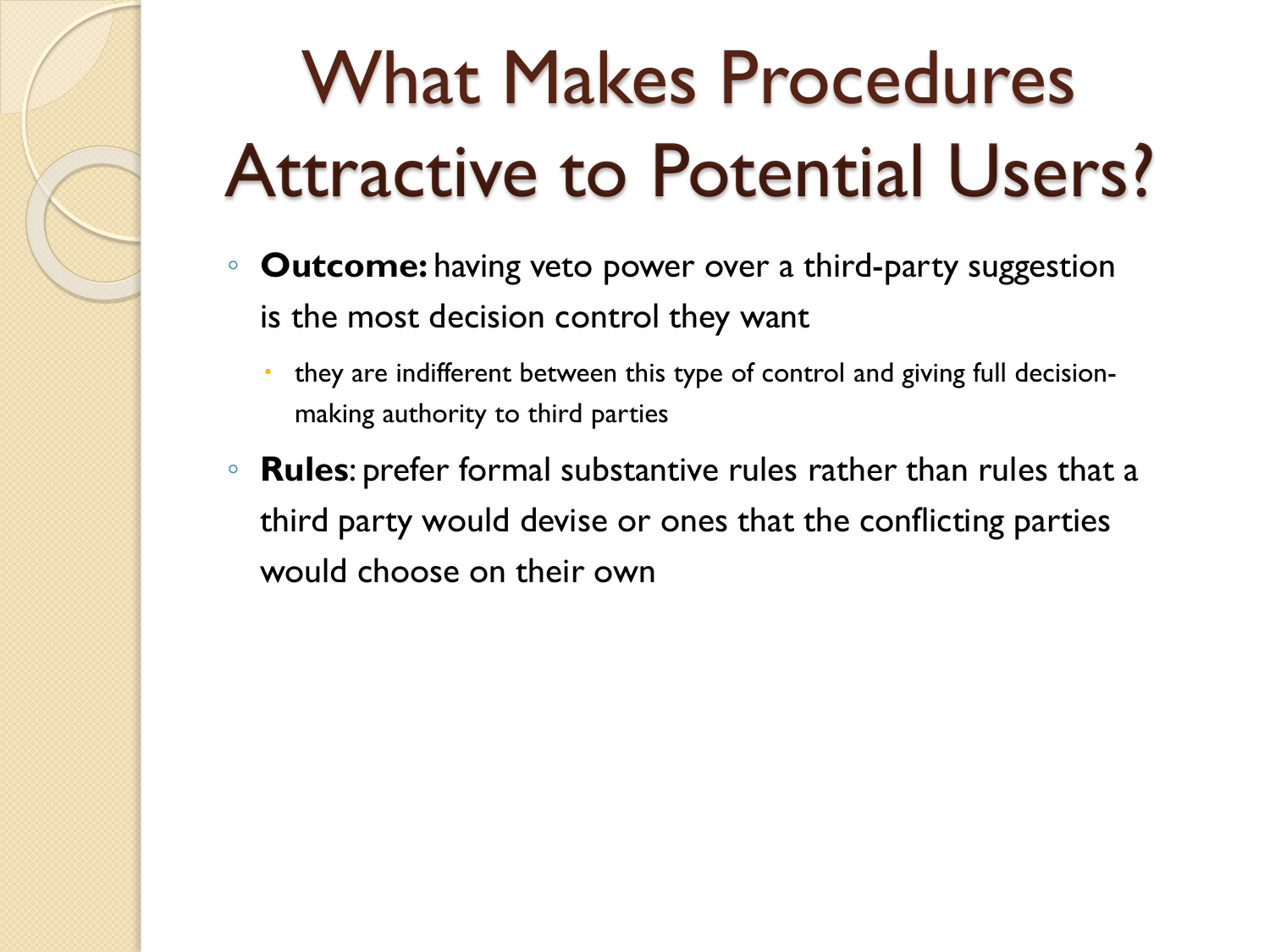#### Post-experience Evaluations

*Even unfavorable outcomes are rated more favorably when a more "just" procedure is used to determine that outcome.*

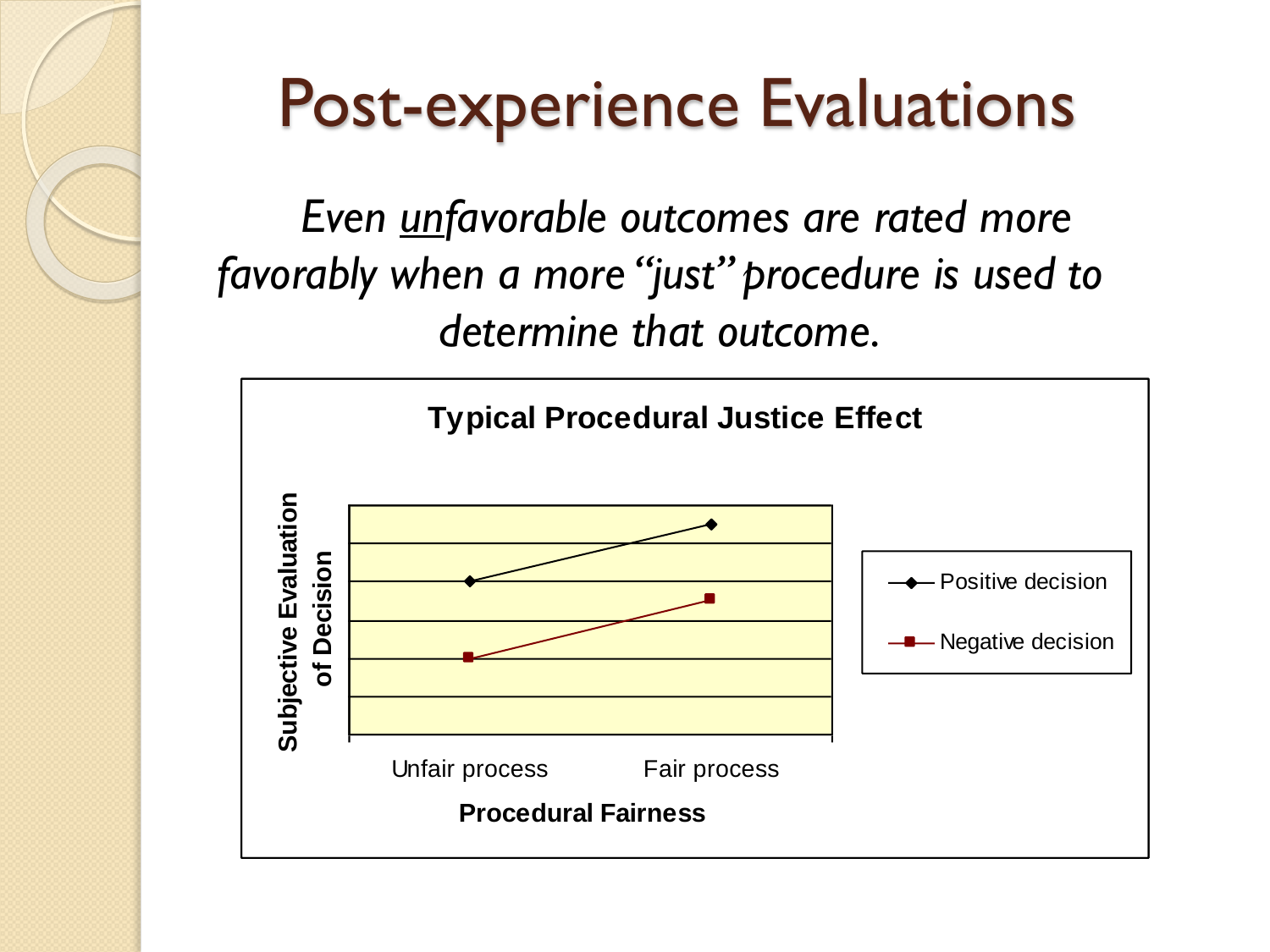#### Key Components of Procedural Justice

- Voice: opportunity to tell their side of the story
- Neutrality: decisions based upon rules rather than personal opinions; consistent application of rules across people and similar situations
- Respect: the sense that both they and their concerns are taken seriously
- Trust: the perception that a third party is sincere, caring, open, and trying to do what is right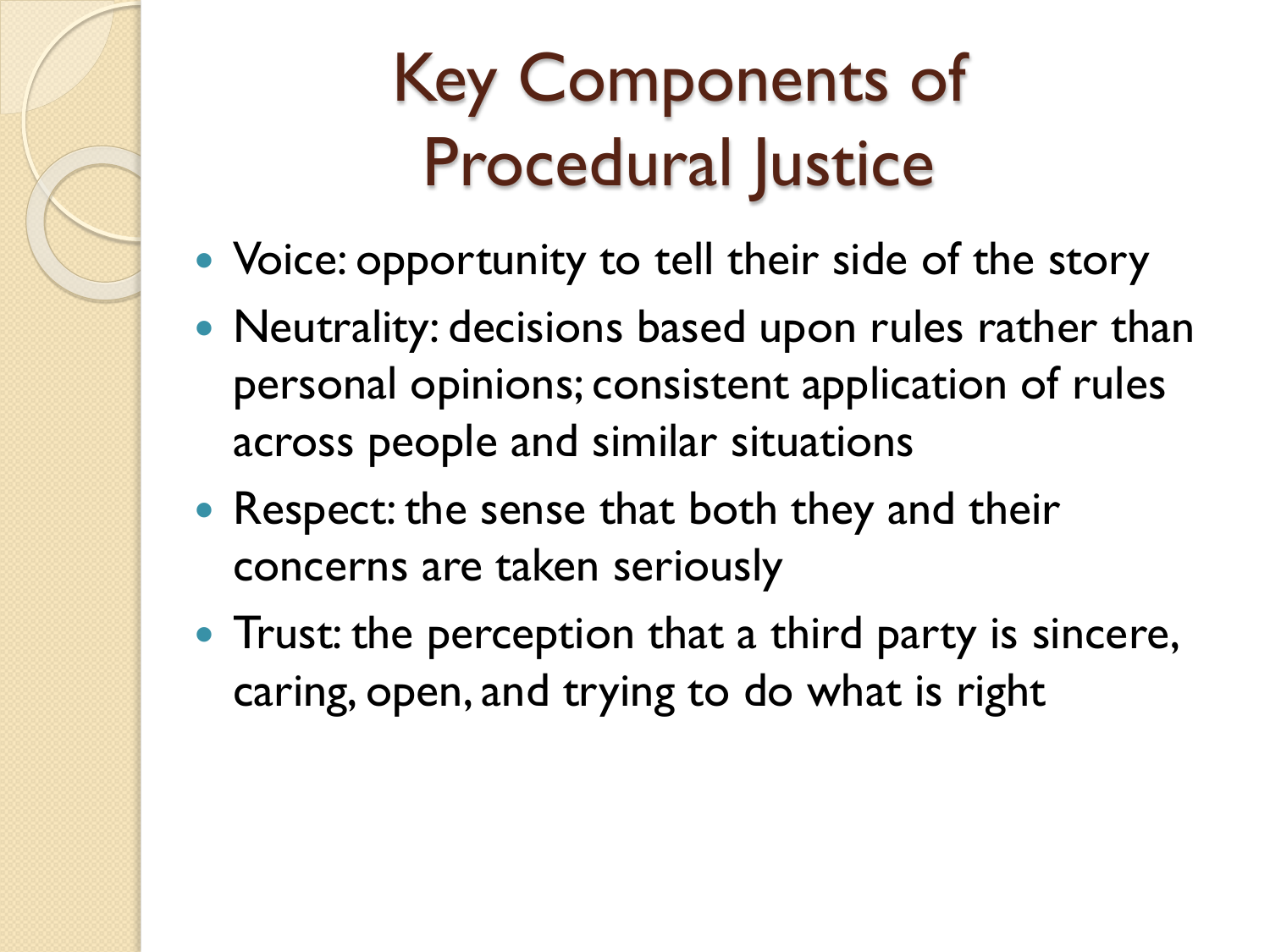#### What Appeals to Laypeople: Why We Should Care

- 1. Greater voluntary participation in the procedure
- 2. Enhanced procedural justice (i.e., higher ratings of fairness and satisfaction)
- 3. Greater voluntary compliance with outcomes
- 4. In cases where the procedure is offered by the government: increased respect for the government and a greater willingness to obey the law more generally

(*See* Donna Shestowsky, *Disputant's Preferences for Dispute Resolution: Why We Should Care and Why We Know So Little*, 23 OHIO ST. J. ON DISP. RESOL. 549 (2008)).